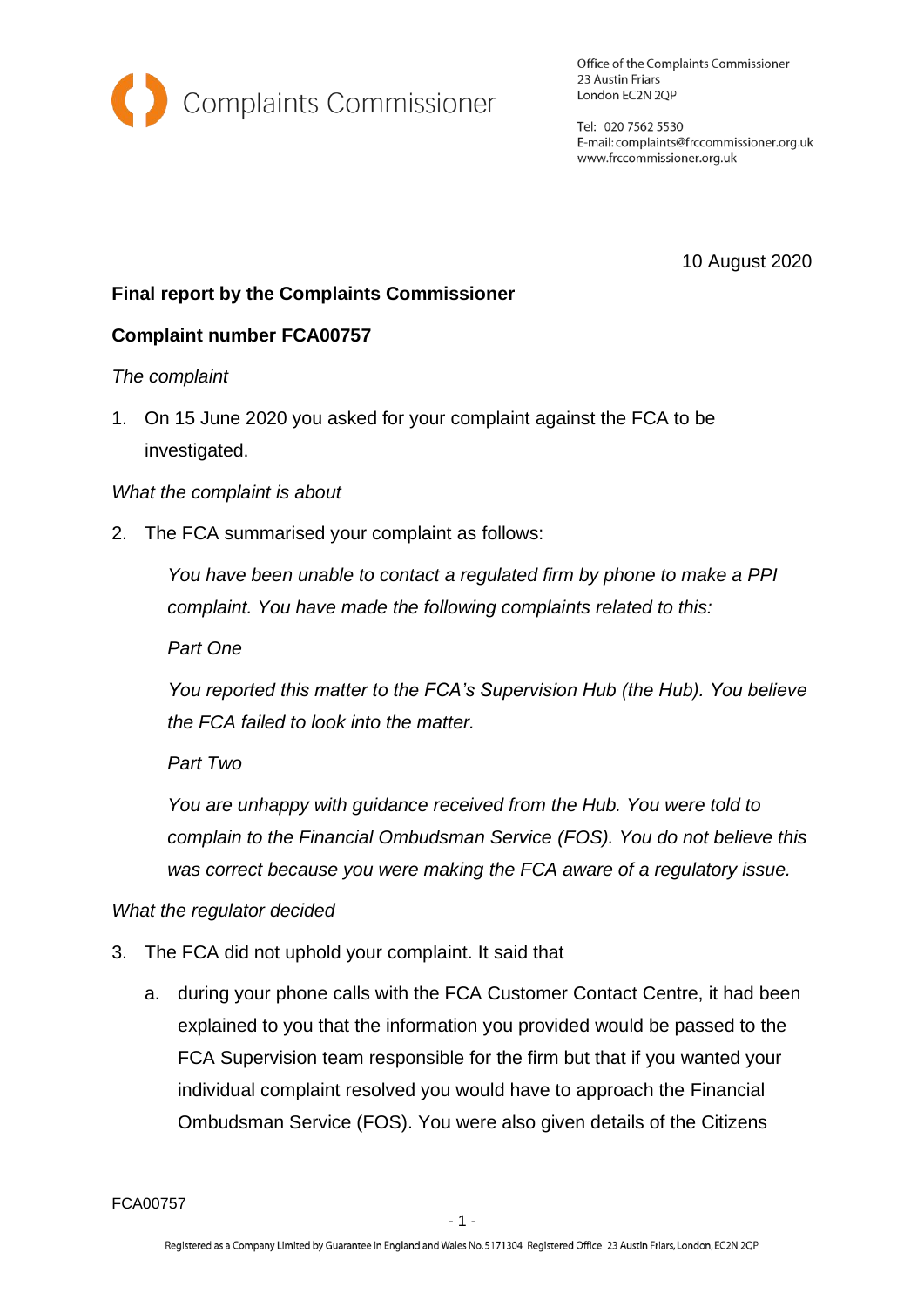Advice who would be able to help you in contacting the firm or sending your complaint to the FOS.

b. The FCA said that the FCA Supervision department had been able to get through to the firm when they called to follow up your concerns.

## *Why you are unhappy with the regulator's decision*

4. You feel the FCA had misrepresented the telephone conversations you had with it.

## *My analysis*

- 5. I have reviewed the recordings of your telephone calls and I think that the FCA decision letter provides a fair summary of what was said.
- 6. The FCA is correct to tell you that if you believe you have been mis-sold PPI, you should approach the FOS.
- 7. This Complaints Scheme is concerned with the actions or inactions of the FCA. It cannot deal with complaints against banks, individual firms or against the FOS, nor is it a redress service for individual consumer complaints. The Financial Services and Markets Act 2000 explicitly provides for a consumer redress service separated from the FCA.
- 8. That does not mean that the FCA cannot investigate concerns arising from information about individual complaints, but it investigates for the purpose of considering whether or not regulatory action is justified, rather than whether or not the individual requires redress. In most cases, the FCA would not be able to tell you what action, if any, it has taken against a firm, due to confidentiality reasons. I am satisfied the information you provided was properly considered by the firm's FCA Supervision Team, and you have been told that the Team did follow up your concerns.
- 9. If you have not been able to resolve the matter with the firm, you should approach the FOS, which will assist you in resolving your complaint.

## *My decision*

10. I realise that you have had a frustrating experience trying to pursue your PPI claim, but for the reasons above, I cannot uphold your complaint.